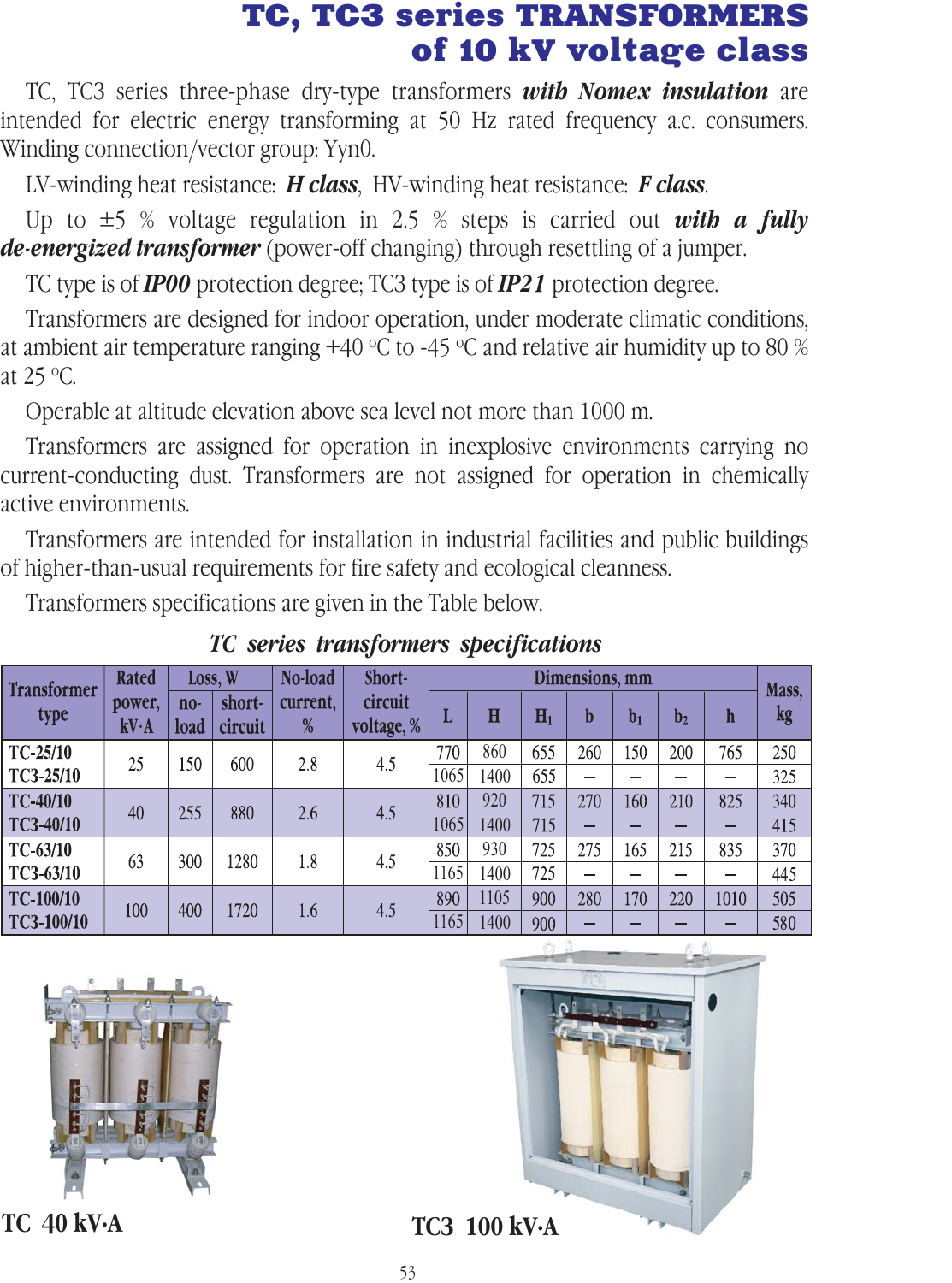**TC** transformer





- 1 LV-bushing
- 2 eye-ring for transformer hoisting
- 3 nameplate
- 4 winding
- 5 HV-bushing
- 6 jumper
- 7 voltage regulation strip
- 8 channel